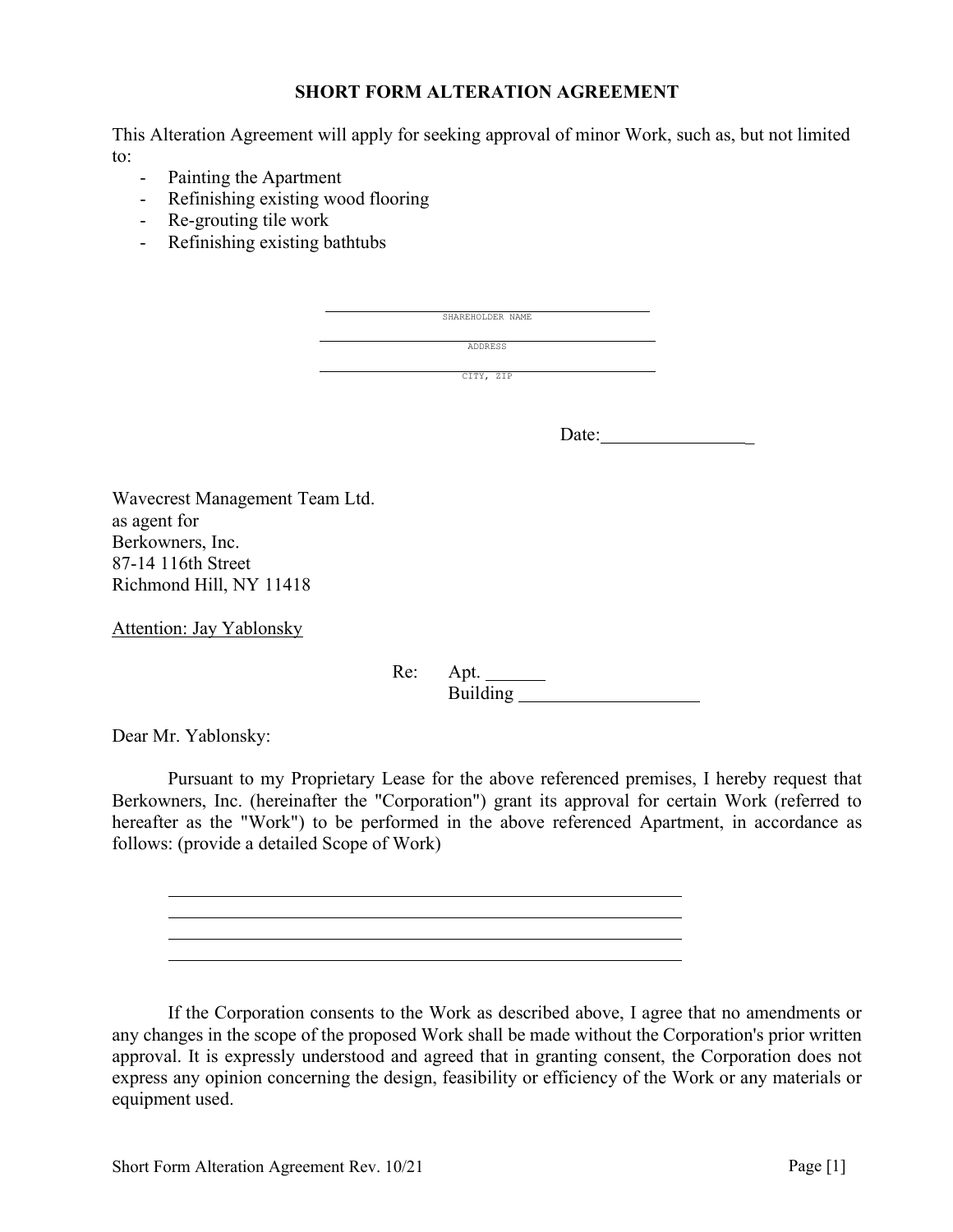I understand that Shareholders are permitted to make alterations to their apartments only if all maintenance payments are current and paid in full. Should I fall behind in my maintenance payments I understand that the Corporation shall have the right to halt the Work.

- 1. Prior to commencement of any work, I will do the following:
- (a) I will provide the Corporation with a list of all contractors and subcontractors who will be performing Work. This list shall include (i) 24 hour emergency telephone number(s) for all contractors to be employed, and (ii) license numbers, as applicable, for all contractors, it being understood that contractors must have all required licenses and approvals for their respective Work.
- (b) I will provide the Corporation with a set of keys to the Apartment as well as a list of telephone numbers where I, members of my family, or our representatives, may be reached at all times as may be required.
- (c) I will furnish to the Corporation the following insurance information:
	- (i) Insurance Certificate(s) from all contractors and subcontractors for comprehensive liability, bodily injury, workers compensation and property damage insurance of not less than \$1 million each, naming the Corporation, its officers and directors, agents and employees as named insureds.
	- (ii) Insurance Certificate(s) evidencing the fact that the Apartment is covered under a policy for comprehensive liability, personal injury, and property damage, naming the Corporation, its officers and directors, agents and employees as named insureds.
- (d) I have received a fully executed copy of this agreement.
- 2. Work may only take place on weekdays and may not commence before 8:30 a.m. or continue after 5:00 p.m. No work will be performed on Saturdays, Sundays, holidays or other dates set forth on the current list dates on which no work may be performed, a copy of which is attached. The Corporation reserves the right to modify or amend the attached list in its sole discretion. If any work shall cause unusual noise which, in the sole discretion of the Corporation, shall be disturbing to other occupants, such Work may not commence until after 10 a.m.
- 3. I will grant, during the construction period, access to Building Management and Building's Superintendant at all times without any prior announcement.
- 4. The Corporation, in its sole discretion, shall have the right to halt Work for non-compliance with the terms of this agreement, or the plans for the proposed Work.
- 5. The schedule of proposed Work is as follows: (a) Starting Date (which shall not be more than 30 days from the date of the Corporation's countersigning of this agreement ): (b) Completion Date (which shall not be more than 60 days from the Starting Date set forth in the preceding subparagraph)
- 6. I am obligated to require that my contractors will take all precautions to prevent dirt and dust from permeating other parts of the building and premises during the course of the Work. Hallways and elevators will be protected with masonite boards and protective matting. All materials, rubbish, debris, etc. will be placed in dumpsters, barrels or similar receptacles and removed by my contractors from the Apartment and building on a daily basis. All such rubbish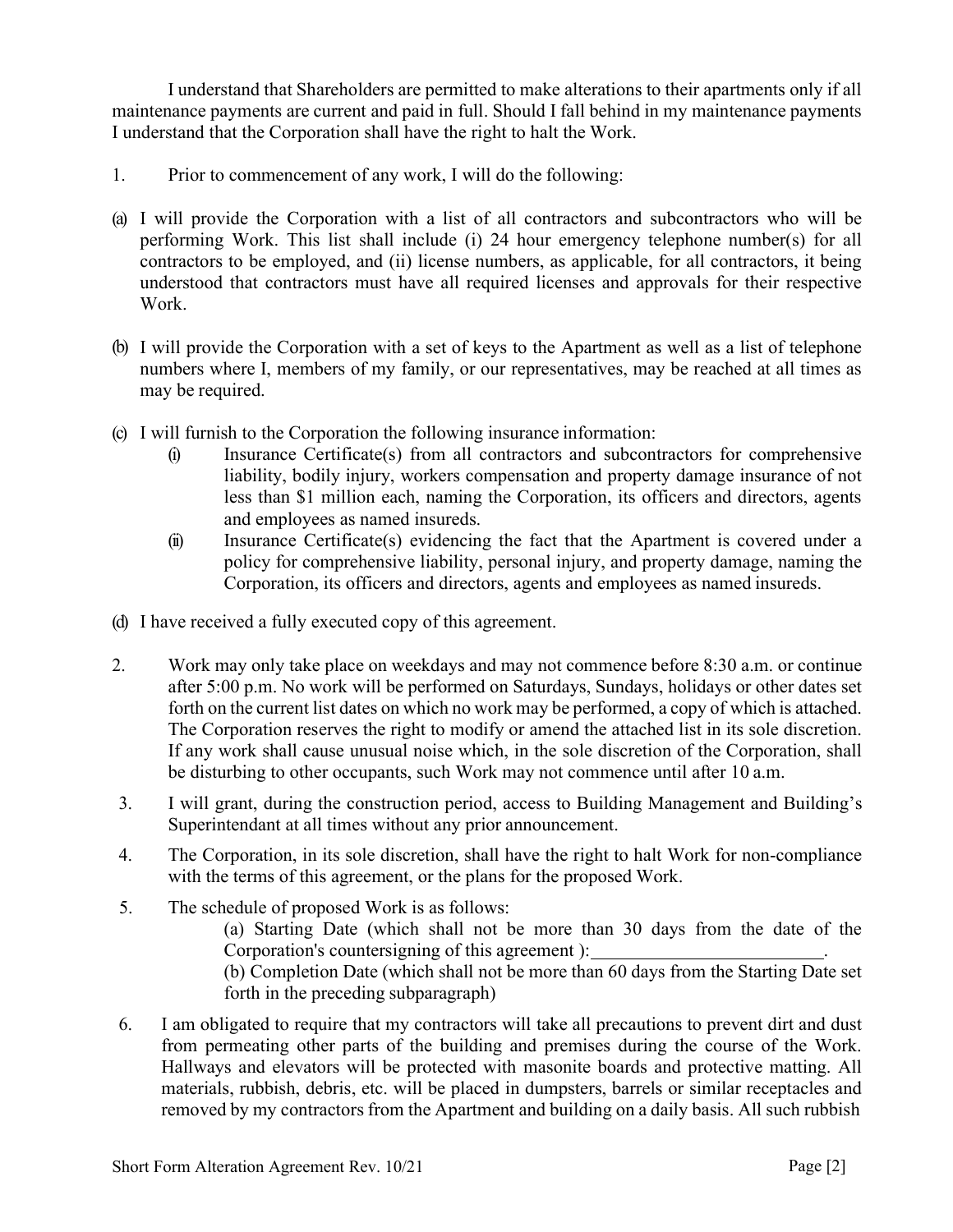or debris may not be stored in or about the building for pick-up at a later time or date. All dumpsters, barrels or bags containing rubbish, rubble, discarded equipment, empty packing cartons or other materials shall be removed for pickup in the area designated for such purpose by the Corporation. If I fail to remove debris or rubbish, or if I cause dirt or dust and fail to clean it up, the Corporation shall have the right to do so at my cost and expense.

- 7. My contractor(s) will abide by the instructions of the Building Superintendent and Managing Agent. In the event it becomes necessary for any Corporation employee or agent to perform Work of any nature as a result of the Work (including any overtime work) I agree to reimburse the Corporation for any wages, or fees, or related expenses.
- 8. I understand that all fees, charges, penalties and expenses incurred by me or charged to me under this agreement shall be deemed "additional rent" and secured by a lien on the shares appurtenant to the Apartment.
- 9. I assume all risks of damage to the Building and its mechanical systems and to persons and property in the Building which may result from or be attributable to the Work. I also assume all responsibility for the maintenance and repair of any installations following completion of the Work. If the operation of the Building, its heating, air conditioning, electrical and plumbing systems or any of its equipment (to the extent applicable) is adversely affected by the Work, I shall, when so advised, promptly remove the cause of the problem or if there is any damage in any way whatsoever to the Building or the Corporation's property, machinery or equipment, I shall reimburse the Corporation for the cost of repair, restoration or replacement as may be required or applicable.
- 10. I assume all financial responsibility to replace any deteriorated or leaking piping exposed during the Alteration:

Kitchen and bathroom alterations – All branch piping and vents must be replaced back to the Building's risers at all new plumbing fixtures and appliances. Replacement of branch piping is to include providing new riser shutoff valves to be located in close proximity to the riser. A minimum of 3 elbow swings to allow for vertical expansion are required between the hot water riser T and shut-off valve. Provide dielectric unions with appropriate end connections for the pipe materials in which installed (screwed, soldered, or flanged) to isolate dissimilar metals. Provide isolation valves upstream of dielectric union. Check valves are to be provided on hot and cold water following the shutoff valves. All valves are to be made accessible for servicing. Branch piping is to be wrapped with durable, condensate controlling, insulating material and supported with non-reactive materials. A minimum clear distance of 2" is required between hot and cold water pipes and there must be no metal-to-metal contact between piping, conduits, BX, etc. water hammer arrester is to be provided at all sinks, lavatories and water closets.

Plumbing lines running in walls over dry areas below must be waterproofed by running the waterproofing membrane below the new wall construction and sealing all fasteners or other approved method. New stone saddles must be installed at all bathrooms.

If a modification to the gas branch line is proposed, note that this may only occur beyond the inlet valve. Modifications that require pressure testing of the Building riser are not allowed.

### Floor refinishing and replacement

When refinishing wood floors, all stains including polyurethanes must be water based. Oil based products are not permitted. If the floors of the unit are to be replaced, a resilient floor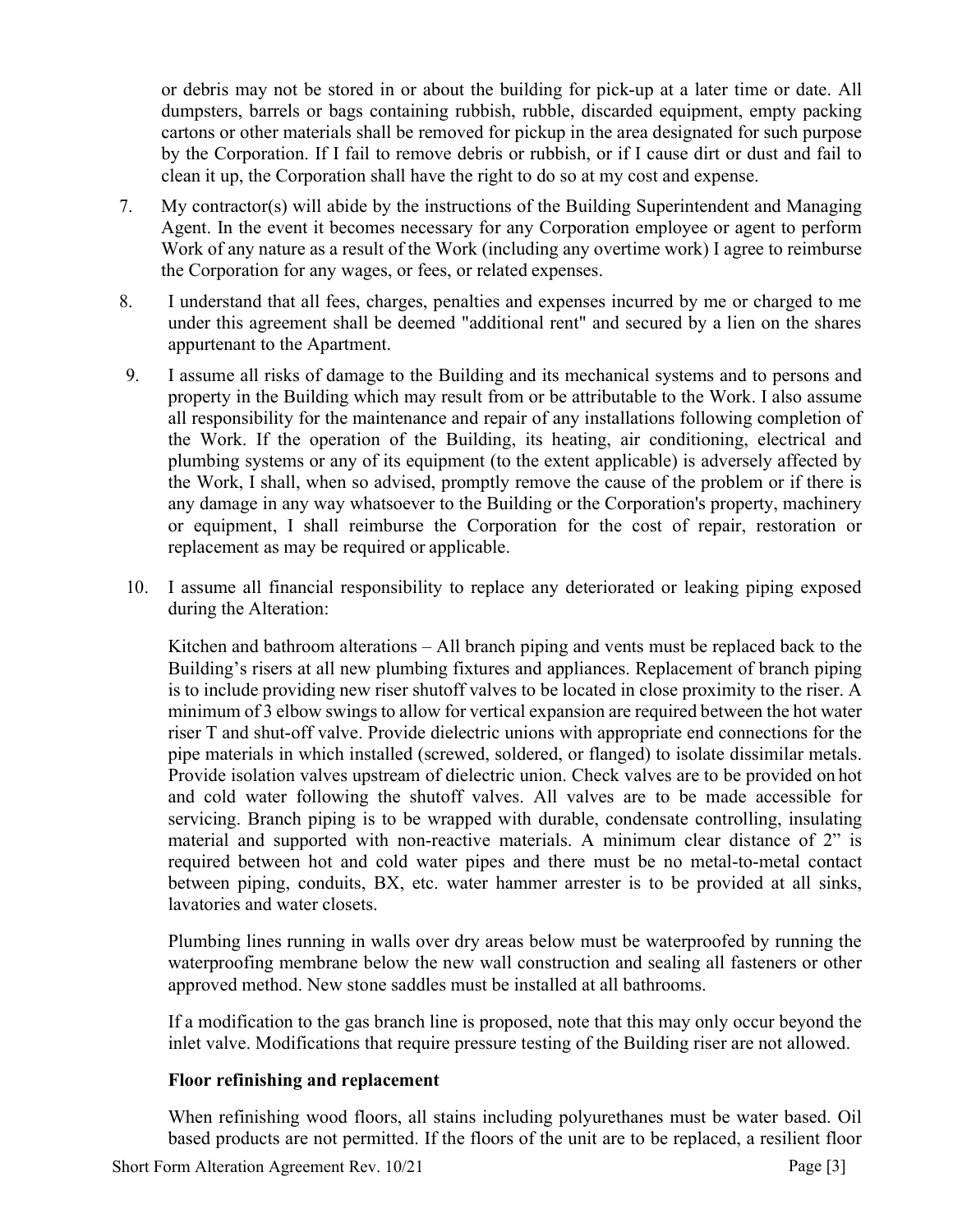underlayment has to be used under all hard flooring surfaces (soundproofing). Proposed underlayment has to be approved by the Corporation in writing – If the floors of the unit are replaced a resilient floor underlayment should be used under all hard flooring surfaces (soundproofing).

11. If any mechanic's liens are filed against or affecting the Building or Corporation in connection with the Work covered by this agreement, or materials provided in connection with the Work, I shall cause such liens to be promptly discharged within ten (10) days of your giving me notice thereof.

My failure to comply with any of the provisions hereof shall be deemed a breach of the provisions of the Proprietary Lease, By-Laws and Rules and Regulations of the Corporation, pursuant to which your consent has been granted. In addition to all other rights and remedies available to you, you may in your sole discretion, suspend all Work and prevent workmen from entering the Building or the Apartment for any reason or purpose other than to remove their tools or equipment.

- 12. I hereby release the Corporation, its employees, directors, agents and nominees from and against any and all liability for loss or damage to any of my property which may result from or be in any way connected with my Work, and I hereby waive any claim which I may now or hereafter have against the Corporation based upon the interruption or suspension of the Work by the Corporation regardless of the reason for such interruption or suspension.
- 13. This agreement may not be changed orally. This agreement shall be binding on me, all other occupants of the Apartment, members of my family, my representatives and authorized assigns.
- 14. Based on the scope of Work a damage deposit up to \$500 may be required by the Board, which will be put towards any and all damages done to the common areas of the property. If there is no damage at the end of the Work, the deposit will be returned to me.

In confirmation of your agreement of the aforesaid, please sign and return one copy of this letter. I understand that your countersigning of this letter represents an agreement in principle and that the Work may not commence unless and until all prerequisites to the Work are met by me and my contractor(s).

Very truly yours,

AGREED TO AND ACKNOWLEDGED THIS DAY OF 2

WAVECREST MANAGEMENT TEAM LTD. AS AGENT FOR Berkowners, Inc.

 $BY:$ 

Authorized Agent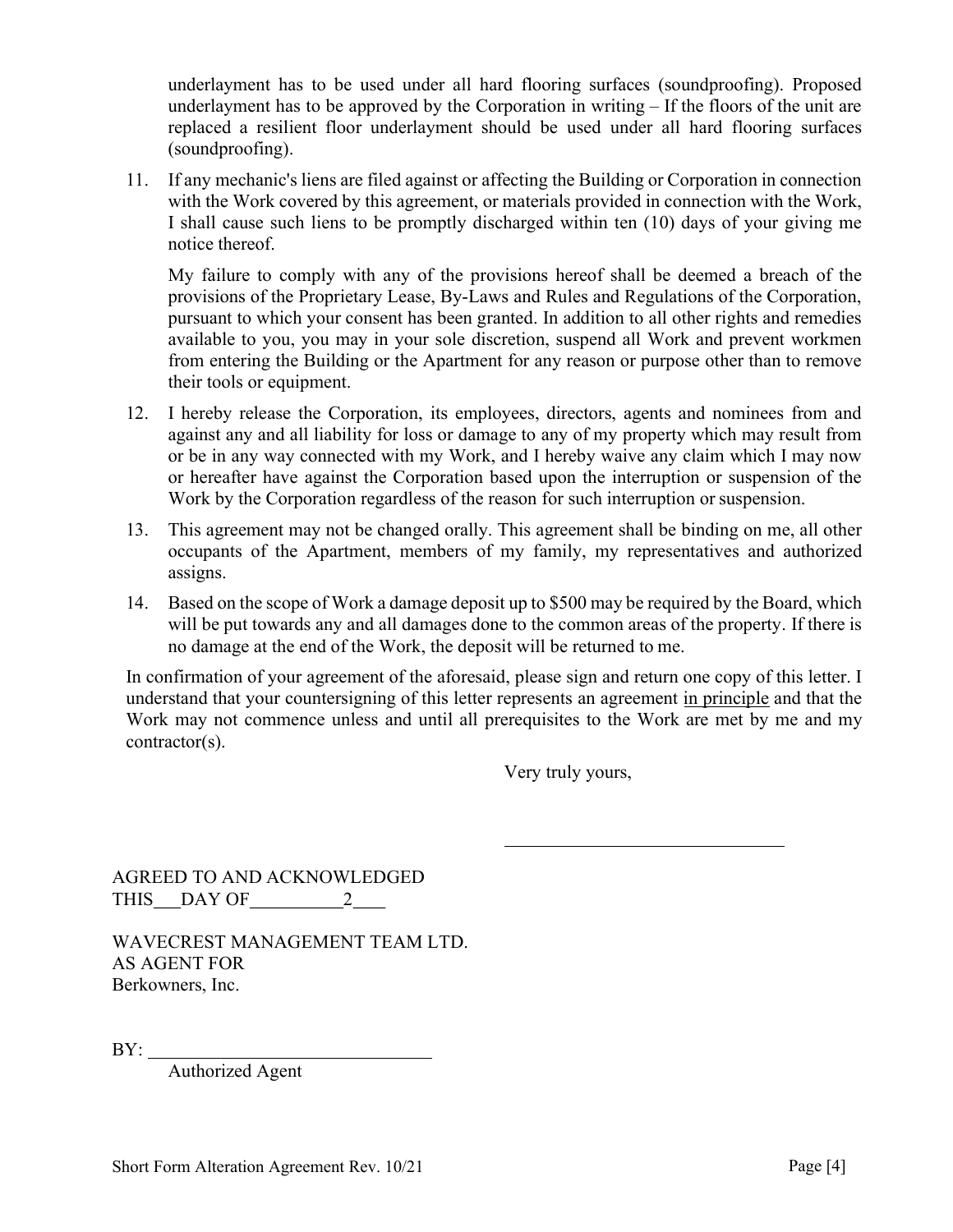## LIST OF ALL CONTRACTOR(S) AND SUBCONTRACTOR(S), ARCHITECTS, ETC.

| DESIGNER:                                          |        |
|----------------------------------------------------|--------|
|                                                    |        |
| CONTRACTOR (S) NORTH CONTRACTOR CONTRACTOR CONTROL |        |
|                                                    |        |
|                                                    |        |
|                                                    |        |
| CONTRACTOR(S) $\qquad \qquad \qquad$               |        |
| CONTACT:                                           |        |
|                                                    |        |
| CONTACT:                                           | PHONE: |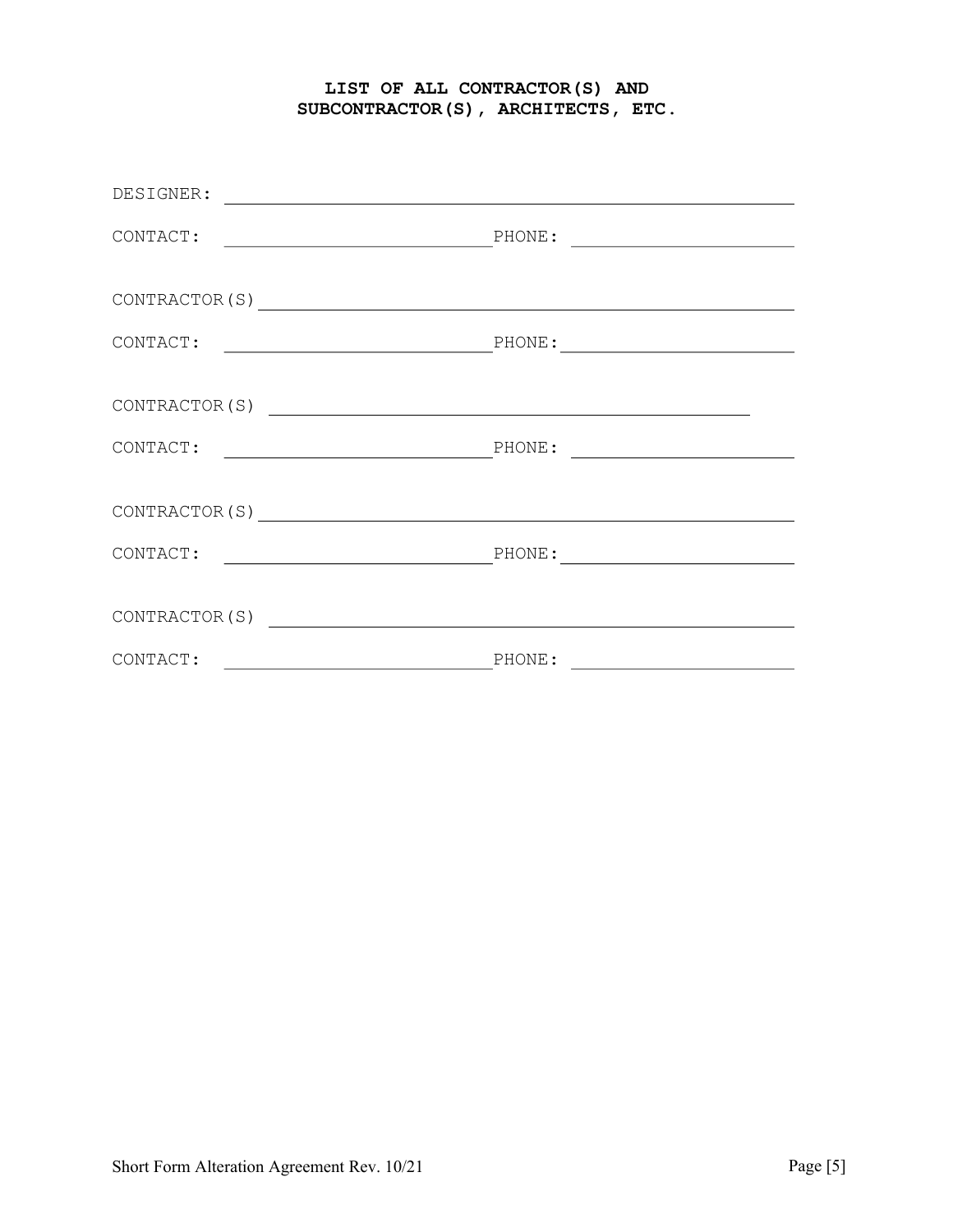## SHAREHOLDER/OCCUPANT INFORMATION

|                                                                | HOME PHONE: ________________________________OFFICE PHONE: ______________________ |  |  |
|----------------------------------------------------------------|----------------------------------------------------------------------------------|--|--|
|                                                                |                                                                                  |  |  |
|                                                                |                                                                                  |  |  |
| ANY OTHER RESIDENCE, COUNTRY HOME, ETC, WHERE SHAREHOLDER CAN  |                                                                                  |  |  |
|                                                                |                                                                                  |  |  |
|                                                                | PHONE: FAX:                                                                      |  |  |
| WILL SHAREHOLDER BE RESIDING IN THE APARTMENT                  |                                                                                  |  |  |
|                                                                |                                                                                  |  |  |
|                                                                |                                                                                  |  |  |
| EMERGENCY CONTACT (OTHER THAN SHAREHOLDER) AND RELATIONSHIP TO |                                                                                  |  |  |
|                                                                |                                                                                  |  |  |
| PHONE:                                                         | $\texttt{FAX:}$                                                                  |  |  |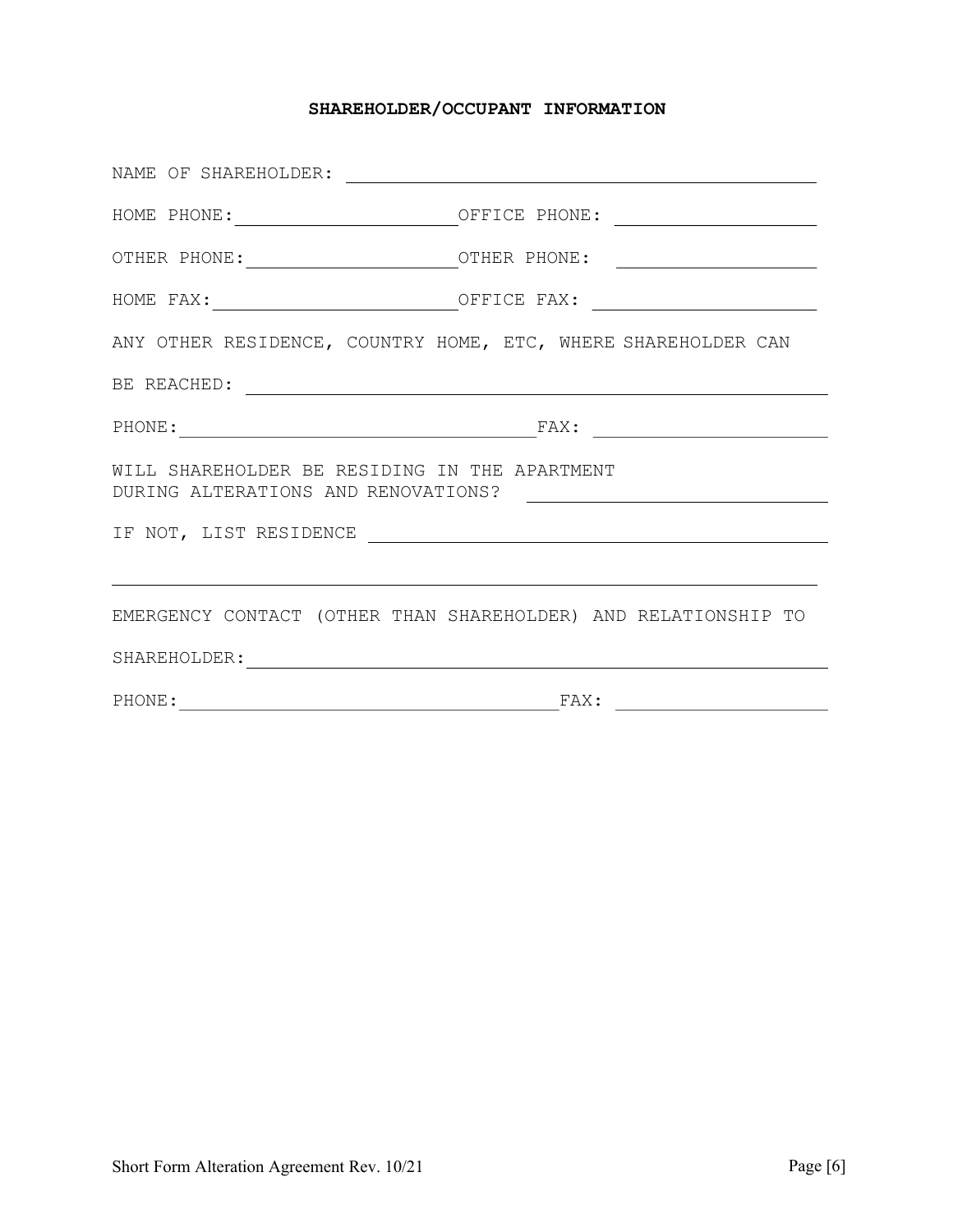## LIST OF HOLIDAYS AND DATES WHEN NO WORK MAY BE PERFORMED IN THE BUILDING

NEW YEAR'S DAY

MARTIN LUTHER KING DAY

PRESIDENT'S DAY

PASSOVER

GOOD FRIDAY

MEMORIAL DAY

4TH OF JULY

LABOR DAY

ROSH HASHANA

YOM KIPPUR

COLUMBUS DAY

THANKSGIVING DAY AND DAY AFTER THANKSGIVING

CHRISTMAS DAY

### PAINTING PROTOCOL

Prior to commencement of any work you must present to us the following:

A. The name(s) of all contractors to be employed by you to perform preparation, plaster and painting work in your apartment.

B. Proof of insurance for all contractors including public liability and workers compensation insurance; and

C. Proof of your having appropriate "homeowners'" or equivalent insurance.

D. Evidence of XRF Test Readings evidencing that the L-Shell results indicate a concentration of less than 1.0 mg of lead per square centimeter. The Board of Directors shall rely upon such readings in assuming that your apartment, and the Work you propose to do, does not involve any lead-based paint.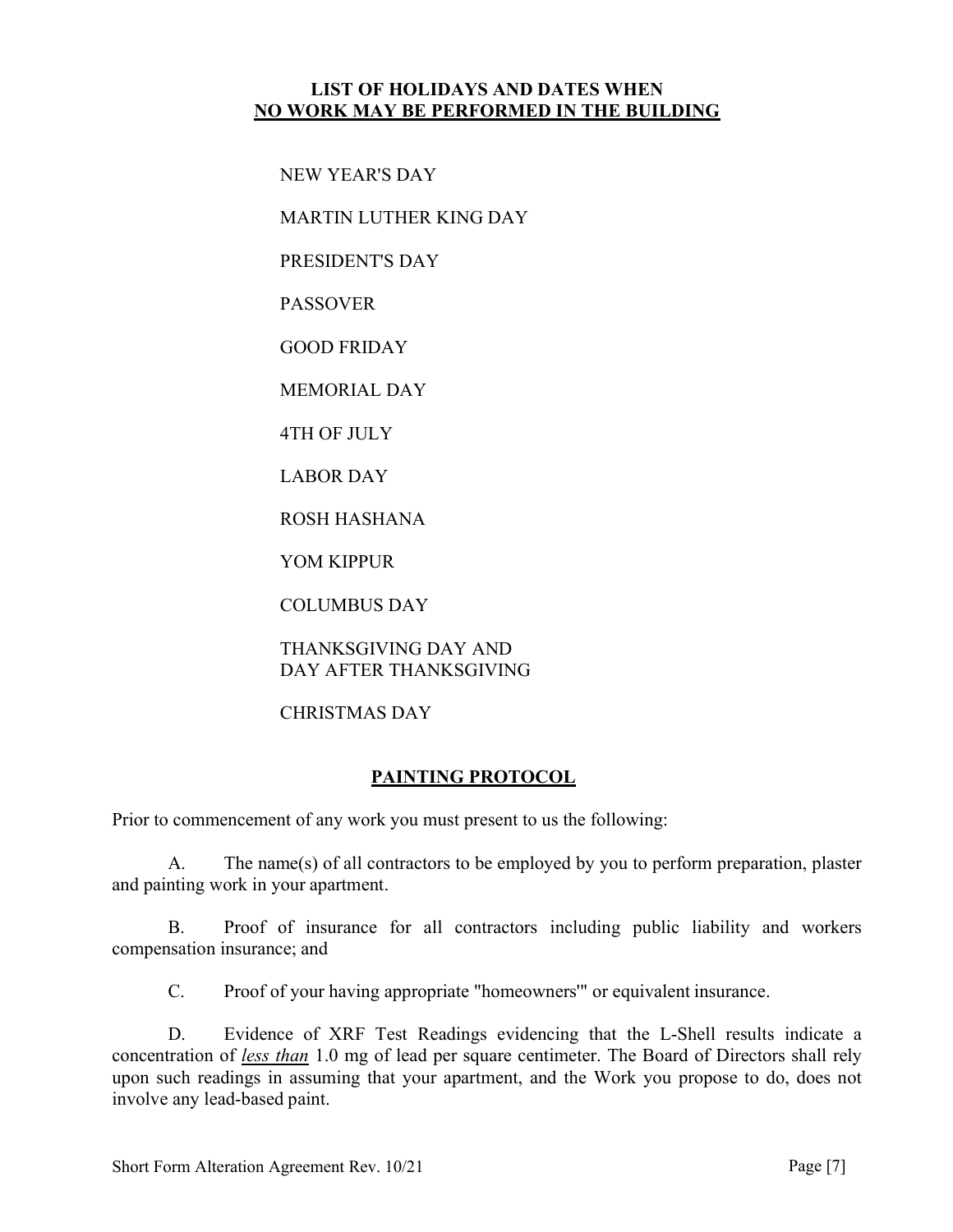However, if XRF Test Readings indicate *more than* 1.0 mg. of lead per square centimeter, or if you do not present evidence of any XRF Test Reading, this letter shall set forth the clear understanding as to procedures that must be followed by you and your contractors:

1. You will notify your neighbors that you are planning plastering and painting work.

2. The following protocol for preparation work must be followed by you and your contractors:

- a) Dampen loose or defective paint with a water mister,
- b) Plaster all cracks, breaks and other opening smoothly and continuously,

c) Reseal repaired surfaces with a primer prior to painting with two coats of non lead-based paint.

- d) To the extent that you are planning to strip any painted surface you must:
	- i) Remove paint by planning with a HEPA filtered exhaust; Chemical stripping by a method not otherwise prohibited; guiding a sanding with a filtered exhaust; or using a heat gun at or below 1100º Fahrenheit.
	- ii) Seal surfaces with a primer prior to painting with two coats of non-lead based surface coating material.
- e) The following methods of Paint Removal will not be permitted:
	- 1) Grinding or sanding without HEPA Exhaust.
	- 2) Heat guns operating above 1,100 degrees Fahrenheit.
	- 3) Open flame gas fired torch.
	- 4) Dry scraping.
	- 5) Uncontained hydro-blasting.
	- 6) Dry abrasive blasting.

7) Chemical strippers containing methylene chloride or any other substances which are known or suspected human carcinogens.

3. During all Work, the apartment must be properly sealed to insure that paint dust does not escape into common areas or adjacent apartments.

4. All loose plaster, dirt and debris from such Work must be carefully placed in trash bags which shall, before being removed from the Apartment, be tightly sealed so as to avoid any plaster or other dust or debris from escaping during removal. All trash bags or containers containing plaster or paint debris shall be removed from the building directly by the contractor. No bags or containers may be left in any public area of the building (including, for example, trash or compactor rooms, basements, hallways, stairways, etc.). No bags, containers or debris shall be placed in any compactor chute.

5. The public corridor outside your apartment shall be wet-mopped or vacuumed by you or your contractor each day following Work.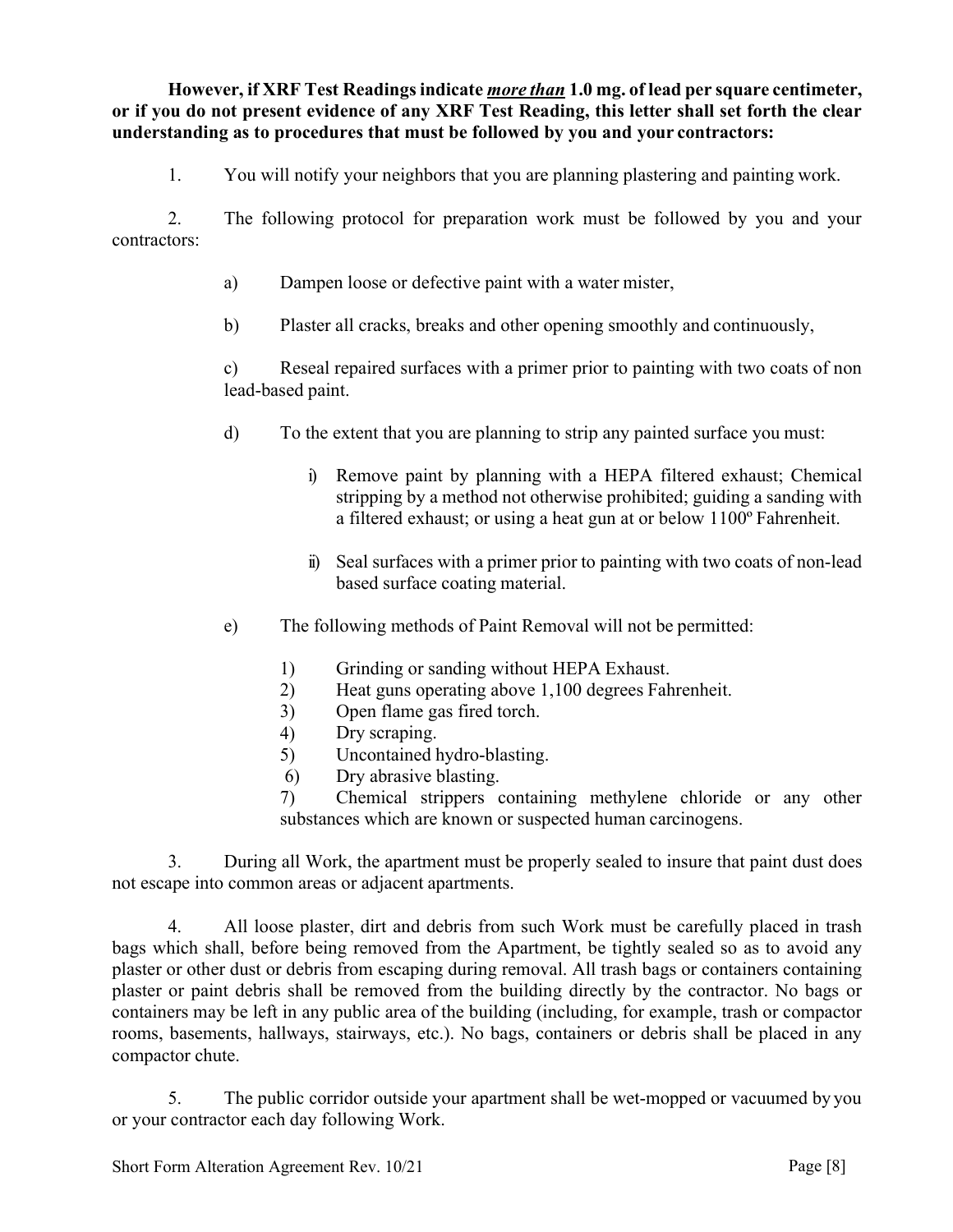6. The Corporation, in its sole discretion, shall have the right to halt Work for noncompliance with the terms of this agreement, or the plans for the proposed Work. The Corporation shall also have the right, acting as your agent, to cause to be completed any work, or to remove, or cause to be removed, any items left by you or your workers, which may adversely affect the health and safety of the Building and its residents, in the Corporation's sole discretion. You shall be responsible for any fees or expenses caused by the Corporation, including engineering fees or similar expenses, if you breach this agreement. All fees, charges, penalties and expenses incurred by the Corporation or charged to you under this agreement shall be deemed "additional rent" and secured by a lien on the shares appurtenant to the Apartment.

7. You agree to assume all risks of damage and liability to persons and property in the Building which may result from or be attributable to the Work. You hereby release the Corporation, its employees, directors, agents and nominees from and against any and all liability for loss or damage to any of your property which may result from or be in any way connected with the Work, and you hereby waive any claim which you may now or hereafter have against the Corporation based upon the interruption or suspension of the Work by the Corporation regardless of the reason for such interruption or suspension.

8.Your failure to comply with any of the provisions hereof shall be deemed a breach of the provisions of the Proprietary Lease, By-Laws and Rules and Regulations of the Corporation.